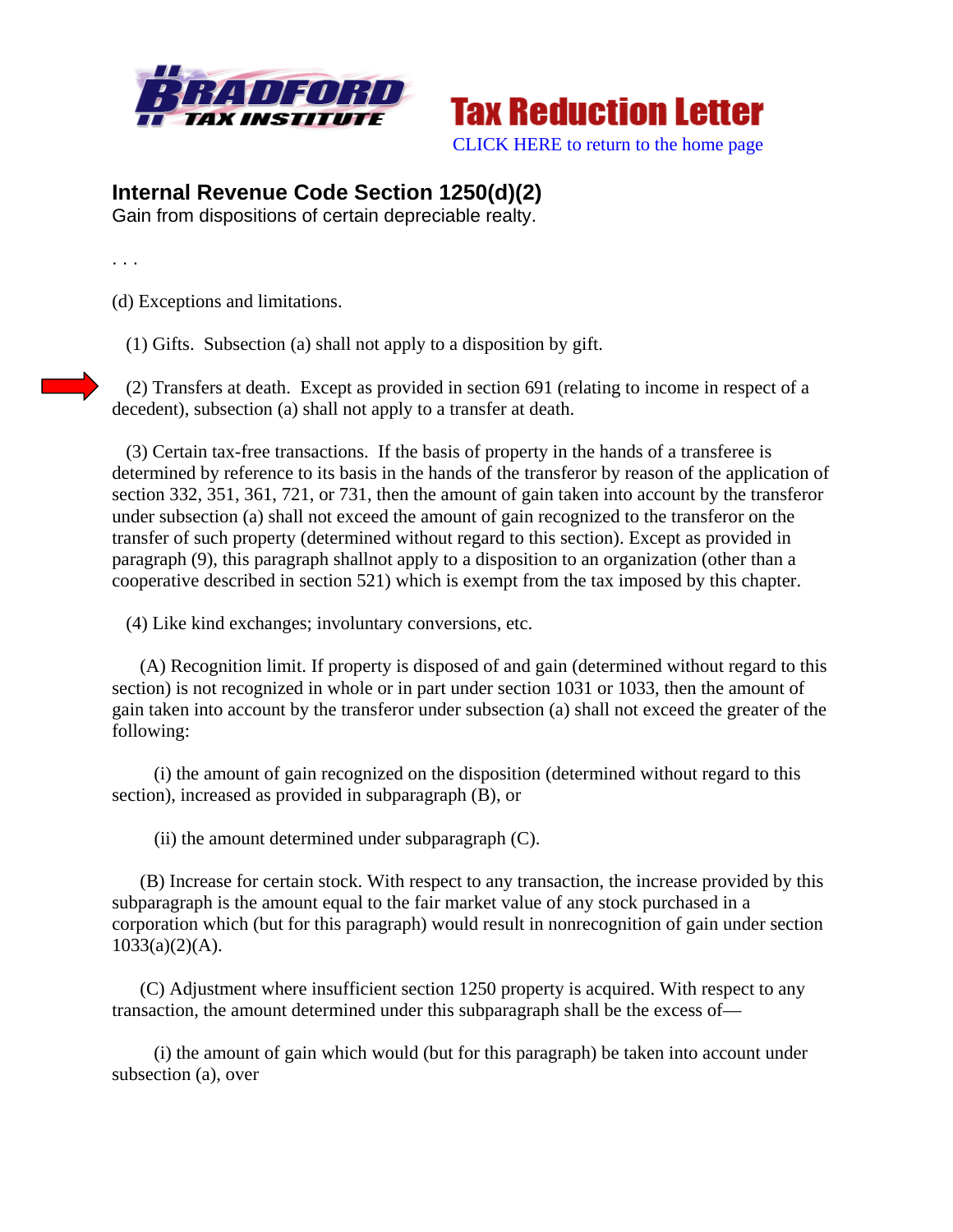(ii) the fair market value (or cost in the case of a transaction described in section  $1033(a)(2)$ ) of the section 1250 property acquired in the transaction.

 (D) Basis of property acquired. In the case of property purchased by the taxpayer in a transaction described in section 1033(a)(2), in applying section 1033(b)(2), such sentence shall be applied—

 (i) first solely to section 1250 properties and to the amount of gain not taken into account under subsection (a) by reason of this paragraph, and

 (ii) then to all purchased properties to which such sentence applies and to the remaining gain not recognized on the transaction as if the cost of the section 1250 properties were the basis of such properties computed under clause (i).

 In the case of property acquired in any other transaction to which this paragraph applies, rules consistent with the preceding sentence shall be applied under regulations prescribed by the Secretary.

 (E) Additional depreciation with respect to property disposed of. In the case of any transaction described in section 1031 or 1033, the additional depreciation in respect of the section 1250 property acquired which is attributable to the section 1250 property disposed of shall be an amount equal to the amount of the gain which was not taken into account under subsection (a) by reason of the application of this paragraph.

(5) Property distributed by a partnership to a partner.

 (A) In general. For purposes of this section, the basis of section 1250 property distributed by a partnership to a partner shall be deemed to be determined by reference to the adjusted basis of such property to the partnership.

 (B) Additional depreciation. In respect of any property described in subparagraph (A), the additional depreciation attributable to periods before the distribution by the partnership shall be—

 (i) the amount of the gain to which subsection (a) would have applied if such property had been sold by the partnership immediately before the distribution at its fair market value at such time and the applicable percentage for the property had been 100 percent, reduced by

 (ii) if section 751(b) applied to any part of such gain, the amount of such gain to which section 751(b) would have applied if the applicable percentage for the property had been 100 percent.

(6) Transfers to tax-exempt organization where property will be used in unrelated business.

 (A) In general. The second sentence of paragraph (3) shall not apply to a disposition of section 1250 property to an organization described in section  $511(a)(2)$  or  $511(b)(2)$  if, immediately after such disposition, such organization uses such property in an unrelated trade or business (as defined in section 513).

 (B) Later change in use. If any property with respect to the disposition of which gain is not recognized by reason of subparagraph (A) ceases to be used in an unrelated trade or business of